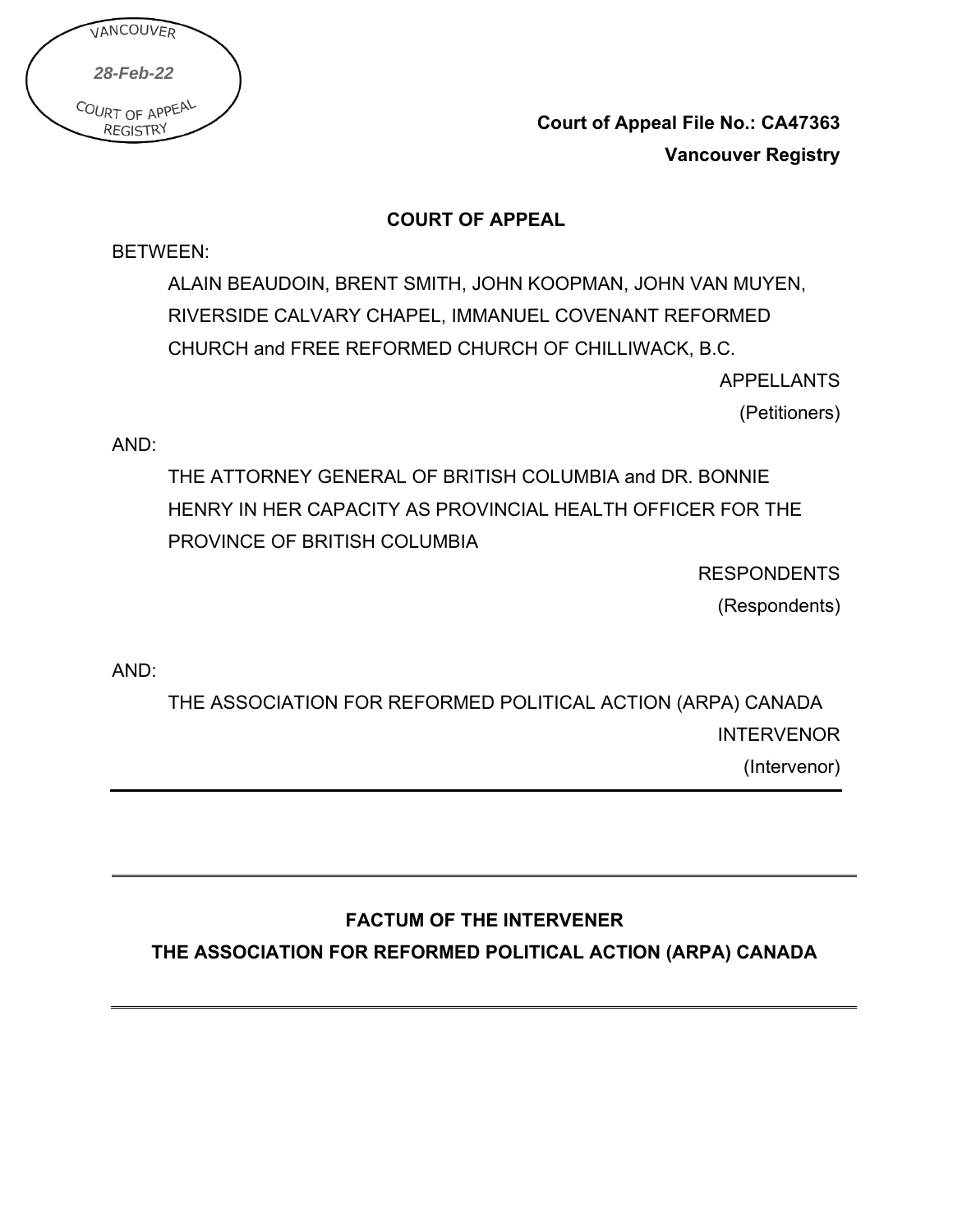| <b>SOLICITORS FOR THE APPELLANTS:</b>   | <b>SOLICITORS FOR THE RESPONDENTS:</b> |  |  |
|-----------------------------------------|----------------------------------------|--|--|
|                                         |                                        |  |  |
| <b>ROD WILTSHIRE</b>                    | <b>KATHERINE REILLY</b>                |  |  |
| <b>MARTY MOORE</b>                      | <b>EMILY C. LAPPER</b>                 |  |  |
|                                         | <b>STEVEN A. DAVIS</b>                 |  |  |
| c/o Paul Jaffe, Barrister & Solicitor   | Ministry of the Attorney General       |  |  |
| 200 -100 Park Royal                     | 1303 - 865 Hornby Street               |  |  |
| West Vancouver, BC V7T 1A2              | Vancouver, B.C.                        |  |  |
| Tel: 587-998-1806                       | Tel: 604-660-6795                      |  |  |
| Fax: 587-352-3233                       | Fax: 604-660-3567                      |  |  |
|                                         |                                        |  |  |
| <b>SOLICITORS FOR THE INTERVENOR:</b>   |                                        |  |  |
|                                         |                                        |  |  |
| <b>GEOFFREY TROTTER</b>                 |                                        |  |  |
| <b>ANDRÉ SCHUTTEN</b>                   |                                        |  |  |
| <b>TABITHA EWERT</b>                    |                                        |  |  |
| <b>Geoffrey Trotter Law Corporation</b> |                                        |  |  |
| Suite 1700 - 1185 West Georgia Street   |                                        |  |  |
| Vancouver, BC V6E 4E6                   |                                        |  |  |
| Tel: 604-678-9190                       |                                        |  |  |
| Fax: 604-259-2459                       |                                        |  |  |
| Email: gt@gtlawcorp.com                 |                                        |  |  |
|                                         |                                        |  |  |
|                                         |                                        |  |  |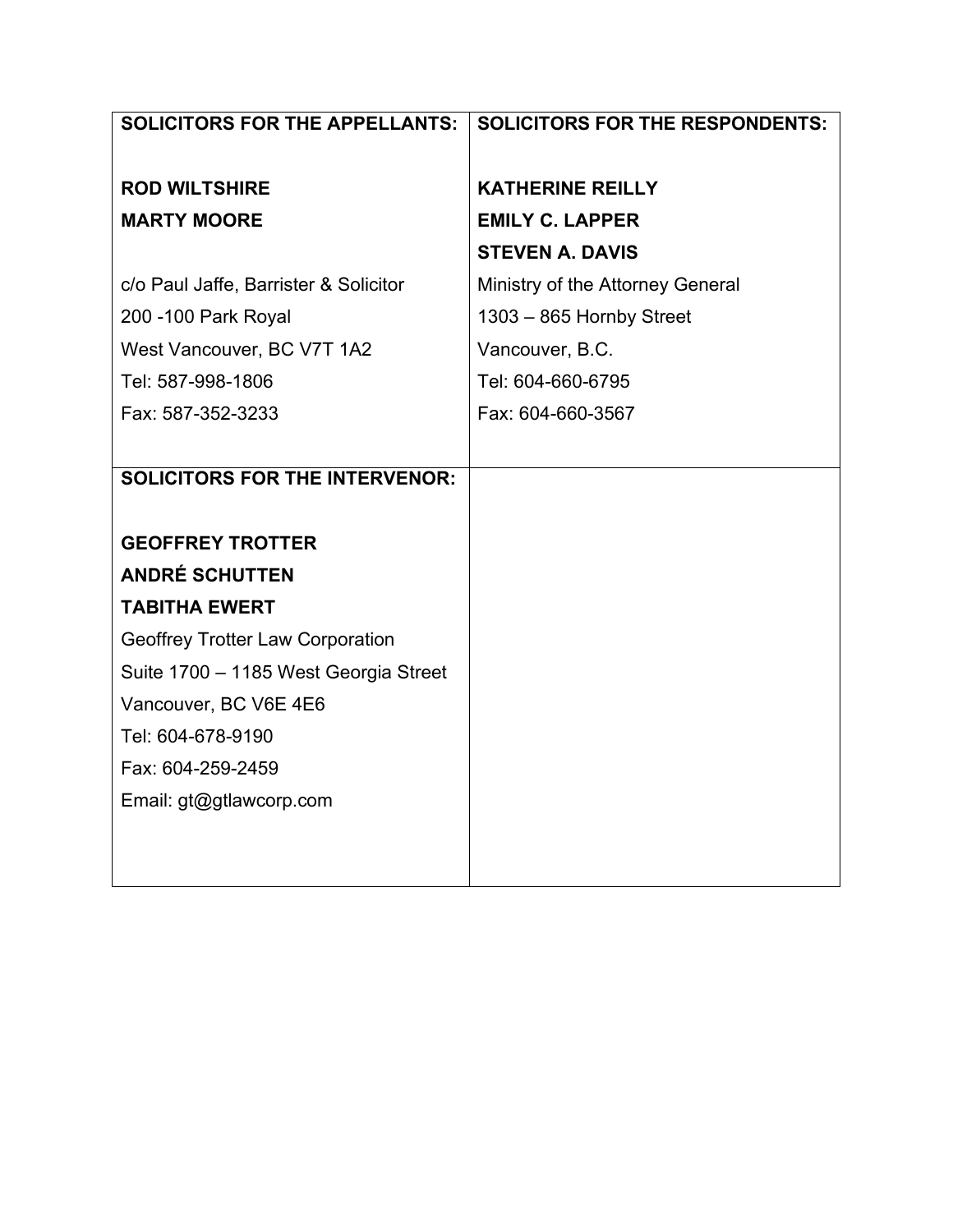# **INDEX**

<span id="page-2-0"></span>

|           | PARTS 1 & 2 - STATEMENT OF FACTS AND ISSUES ON APPEAL1                    |  |
|-----------|---------------------------------------------------------------------------|--|
|           |                                                                           |  |
| A.        |                                                                           |  |
| <b>B.</b> | Institutional Pluralism Should be Addressed in the Final Stage of s. 1  4 |  |
|           |                                                                           |  |
| D.        | Compound Charter violations must be weighed cumulatively  8               |  |
|           |                                                                           |  |
|           |                                                                           |  |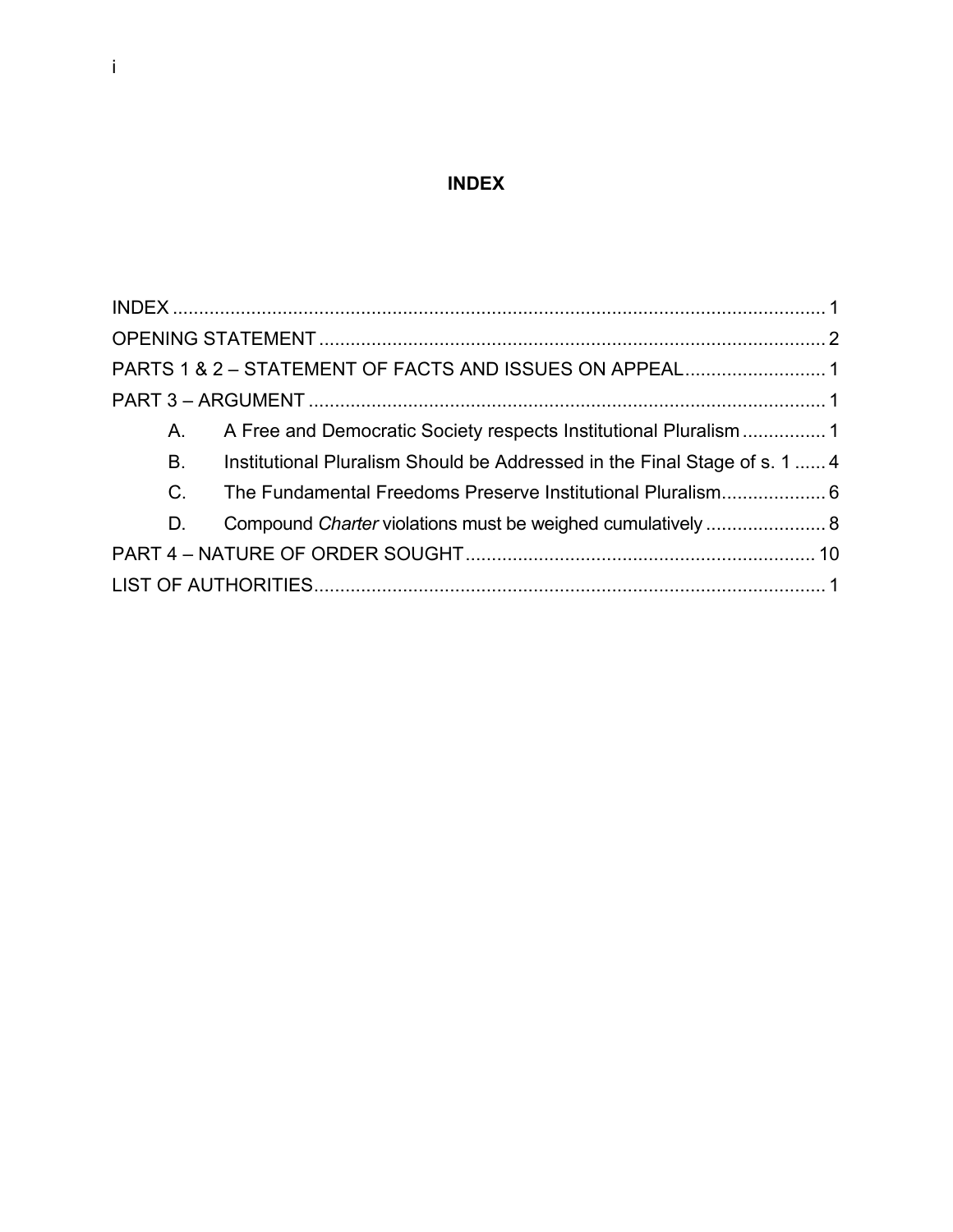#### **OPENING STATEMENT**

- <span id="page-3-0"></span>1. The orders under constitutional review in this proceeding are unprecedented. Never before has any branch of government imposed a blanket prohibition on in-person religious gatherings in British Columbia. This intervener submits that the constitutional costs of these orders are greater than the sum of their infringements on the fundamental freedoms of *individual* churches, pastors, or congregants. The orders also inflict *macro* harms through the weakening of civil society institutions visà-vis the state in a time of declared emergency. This court's assessment of the Respondents' justificatory burden under s. 1 of the *Charter* must begin by identifying which features of our "free and democratic society" are imperilled by the orders.
- 2. Institutional pluralism is an organizing principle under the *Charter*. This principle is reflected in the preamble and sections 1-2 which together safeguard the role, vitality and independence of non-state institutions and associations in our free society. Their rights represent a structural limitation on the powers of government, and reflect the fact that there are other valid sources of authority and meaning in citizens' lives. The state's monopoly on coercion does not equate to plenary authority to constrain other constitutionally protected institutions and communities, including faith institutions and communities. Government shares constitutional space with these other institutions which, like government, also have responsibilities, duties, and a constitutionally protected public role during a time of crisis. The s. 1 analysis in this case must appreciate the weighty compound infringements of multiple fundamental freedoms and their collective damage to institutional pluralism.
- 3. An emergency order which unjustifiably violates institutional pluralism undermines society's shared objective of responding well to that very emergency. It assumes and exacerbates an adversarial relationship between government and affected religious groups, treating the latter as mere transmission risks to be managed, reducing respect for the orders within those communities. By contrast, respecting religious communities' constitutional status and rights, and treating them as legitimate stakeholders worthy of co-operation, preserves their goodwill and support in the common goal of fighting covid-19. A mutually respectful relationship between government and the other constitutional actors, whose vitality are essential to a free and democratic society, is both good constitutional law and good for public health.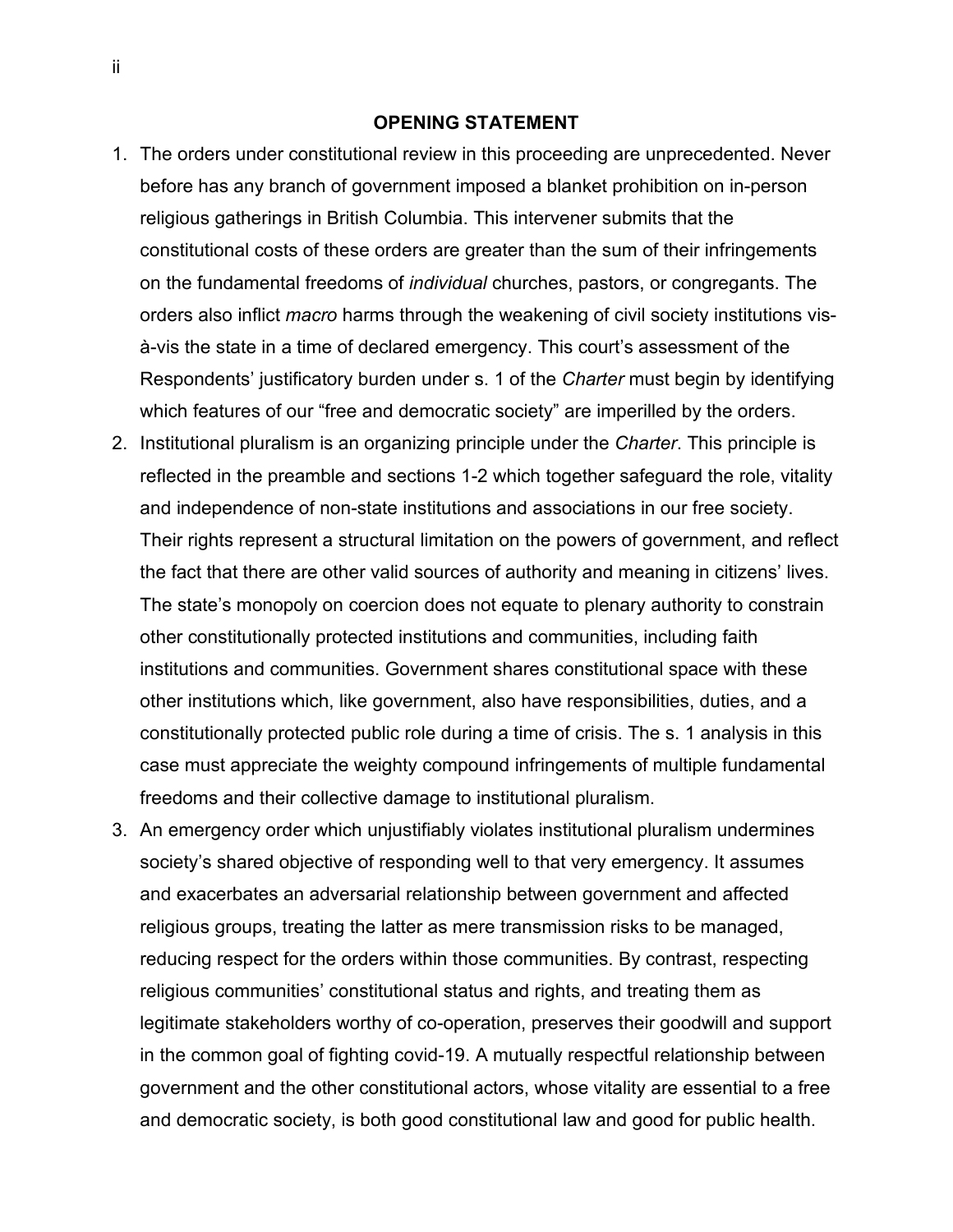#### **PARTS 1 & 2 – STATEMENT OF FACTS AND ISSUES ON APPEAL**

<span id="page-4-0"></span>1. ARPA Canada intervenes to provide submissions regarding institutional pluralism and the weighing of compound *Charter* violations.

#### **PART 3 – ARGUMENT**

#### <span id="page-4-2"></span><span id="page-4-1"></span>**A. A Free and Democratic Society respects Institutional Pluralism**

2. Although extraordinary times can call for extraordinary measures, government does not become ultimate with the declaration of a state of emergency (health or other). The importance of other social institutions, including religious institutions, also increase during such times. Together with government, they share a responsibility to decrease and alleviate the various burdens of the pandemic. Religious organizations are committed to contributing to the common good in these times; indeed, this is part of *being* a church.

3. Early modern thinkers such as Hobbes and Rousseau "tried in different ways to subordinate religious claims to the sovereignty of politics." William Galston describes this tradition as an effort to return to the "civic totalism" of ancient Greece and Rome, in which "intermediate associations existed only as revocable 'concessions' of power from the sovereign political authority."<sup>[1](#page-4-3)</sup> Civic totalism has not triumphed in Canadian legal history, thanks in large part to the judiciary. Liberal democracy and constitutionalism qualify and limit state power. A free and democratic society is pluralist, not statist.

4. "The preamble [to the *Charter*], including its reference to God, articulates the "political theory" on which the *Charter's* protections are based."[2](#page-4-4) That political theory sees state authority as structurally limited vis-à-vis individuals and non-government institutions, whose rights against government are subsequently spelled out. This is consistent with the principle in Reformed Christian thought that all authority belongs to God who delegates *limited* authority to the different institutions in society, including the state. The state's authority is thus inherently limited by its original grant: authority is neither unlimited nor self-defined, and the state cannot arrogate to itself additional authority based on what a frightened citizenry might acquiesce to in a time of emergency.

<span id="page-4-3"></span><sup>&</sup>lt;sup>1</sup> William Galston, "Religion and the Limits of Liberal Democracy" in Douglas Farrow, ed, *Recognizing Religion in a Secular Society* (McGill-Queen's U.P., 2004) 12 at 44.

<span id="page-4-4"></span><sup>2</sup> *Mouvement laïque québécois v. Saguenay (City)*, [2015 SCC 16](https://decisions.scc-csc.ca/scc-csc/scc-csc/en/item/15288/index.do) ¶147.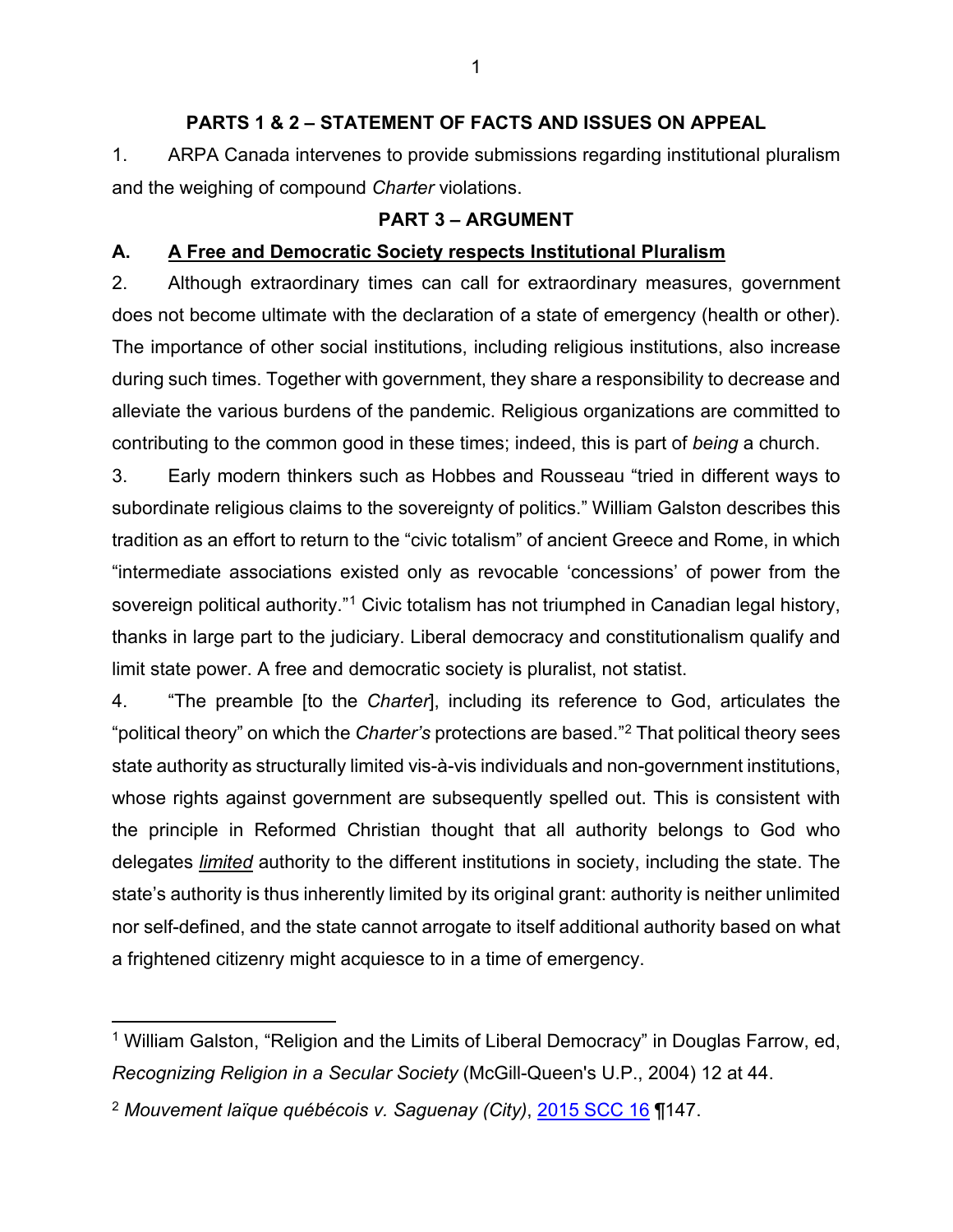5. The *Charter*'s preamble signals "a kind of secular humility, a recognition that there are other truths, other sources of competing worldviews, of normative and authoritative communities that are profound sources of meaning in people's lives that ought to be nurtured as a counter-balance to state authority."<sup>[3](#page-5-0)</sup> In turn, section 1, properly interpreted, identifies "principles essential to a free and democratic society" including "accommodation of a wide variety of beliefs, respect for cultural and group identity, and faith in social and political institutions which enhance the participation of individuals and groups in society."[4](#page-5-1) A "free and democratic society" is therefore robustly pluralistic.

6. The *Charter's* commitment to institutional pluralism requires government (or the courts) to adhere to disciplined state neutrality as between religious and 'secular' modes of life.[5](#page-5-2) There is a fundamental incompatibility between being a free and democratic society, and sacrificing, or severely constraining, religious communities' freedom to assemble. The state bears an extremely heavy burden to demonstrably justify such an infringement.

7. Religious bodies do not exercise coercive power, yet possess, as Chief Justice Hinkson aptly described, "a sphere of independent spiritual authority, at the core of which is the authority to determine their own membership, doctrines, and religious practices, including manner of worship."[6](#page-5-3) The Supreme Court has affirmed these points unequivocally in *Amselem*, in *Wall,* and again recently in *Aga.*[7](#page-5-4) The authority to determine manner of worship includes whether in-person attendance is a religious obligation.

8. The Supreme Court of Canada acknowledges institutional pluralism when it states that "a constitution may seek to ensure that vulnerable minority groups are endowed with the institutions and rights necessary to maintain and promote their identities against the

<span id="page-5-0"></span><sup>3</sup> Bruce Ryder, "State Neutrality and Freedom of Conscience and Religion" (2005), 29 SCLR (2d) ¶17.

<span id="page-5-2"></span><span id="page-5-1"></span><sup>4</sup> *R. v. Oakes*, [\[1986\] 1 SCR 103](https://decisions.scc-csc.ca/scc-csc/scc-csc/en/item/117/index.do) ¶64. Also: *R. v. Big M Drug Mart*, [\[1985\] 1 SCR 295](https://decisions.scc-csc.ca/scc-csc/scc-csc/en/item/43/index.do) ¶94. <sup>5</sup> *Saguenay* [¶137.](https://decisions.scc-csc.ca/scc-csc/scc-csc/en/item/15288/index.do)

<span id="page-5-3"></span><sup>6</sup> *Beaudoin v. British Columbia*, [2021 BCSC 512](https://www.bccourts.ca/jdb-txt/sc/21/05/2021BCSC0512cor1.htm) ¶199.

<span id="page-5-4"></span><sup>7</sup> *Syndicat Northcrest v. Amselem*, [2004 SCC 47](https://decisions.scc-csc.ca/scc-csc/scc-csc/en/item/2161/index.do?q=2004+scc+47) ¶50; *Highwood Congregation v. Wall*, [2018 SCC 26](https://decisions.scc-csc.ca/scc-csc/scc-csc/en/item/17101/index.do) ¶24; *Ethiopian Orthodox Tewahedo Church v. Aga*, [2021 SCC 22](https://decisions.scc-csc.ca/scc-csc/scc-csc/en/item/18895/index.do) ¶23.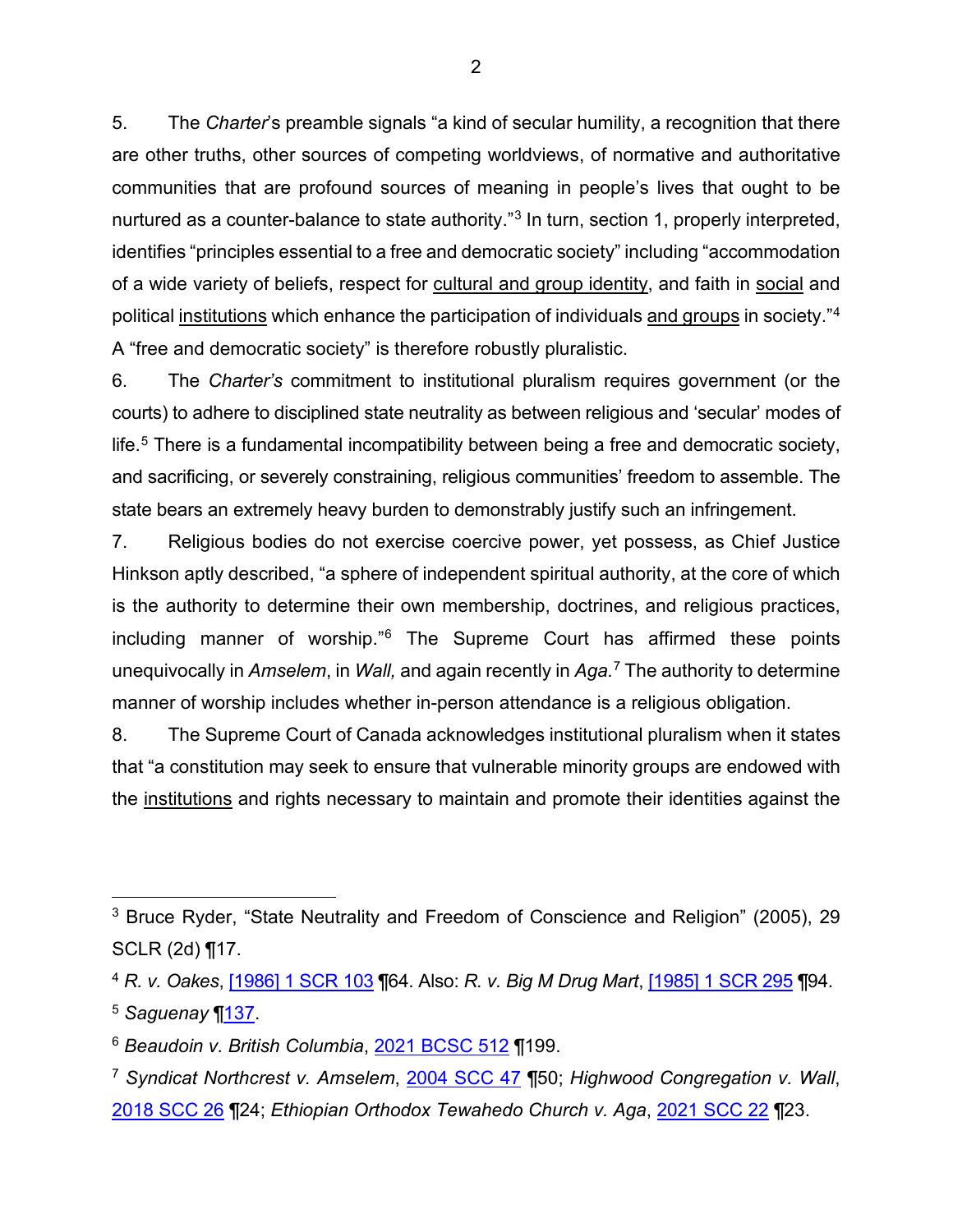assimilative pressures of the majority."[8](#page-6-0) The vitality of non-state actors is essential for societal health; it is a characteristic of a free and democratic society.

9. Addressing the constitutional principle of protection for minority rights, the Supreme Court writes of "the delineation of spheres of jurisdiction… and the [limited] role of our political institutions."<sup>[9](#page-6-1)</sup> In the Reformed Christian tradition, as in Canada's legal tradition, the delineation of spheres of jurisdiction is not just between levels of government, but also between the state and other spheres of society, including the church. These spheres of jurisdiction should not be seen as mutually exclusive territorial boundaries, but rather as overlapping *aspects* of shared responsibility.

10. Government's responsibility and authority with respect to religious gatherings is legitimately engaged in matters of public safety. However, this state authority does not automatically supersede other authority. It co-exists with the church's constitutionally protected responsibility and authority over assembled worship. Government must pursue public safety objectives in a manner that respects, wherever possible, the core religious authority of the church. The state's total prohibition, for six months, of the core function of the church (which word is derived from the Greek *ecclesia*, literally meaning "the assembled"), requires the highest justificatory bar. The infringement strikes at the heart of the right.

11. Government and religious institutions fulfil different, but equally crucial, roles in a free and democratic society. Government's prolonged ban on peaceful religious assemblies implies that churches' core functions are not worth the risk, while indoor dining, visiting the art gallery, or going to the pub to watch the hockey game with friends, are worth the risk. The courts must remind government of its obligation to consider not only its statutory objective, but also its constitutional duties and limits in pursuing those objectives, manifested here as respect for the role of other spheres and a willingness and demonstrated effort to accommodate as much as possible.

12. Churches' ability to fulfil both their religious duties and their societal responsibilities may be legitimately inconvenienced by laws or regulations of general application, subject to the state's duty under the *Charter* to accommodate under s. 2(a) and s. 15. By the same

3

<span id="page-6-0"></span><sup>8</sup> *Reference re Secession of Québec,* [\[1998\] 2 S.C.R.](https://decisions.scc-csc.ca/scc-csc/scc-csc/en/item/1643/index.do) 217 ¶74 [emphasis added].

<span id="page-6-1"></span><sup>9</sup> *Reference re Secession of Québec ¶*[52.](https://decisions.scc-csc.ca/scc-csc/scc-csc/en/item/1643/index.do)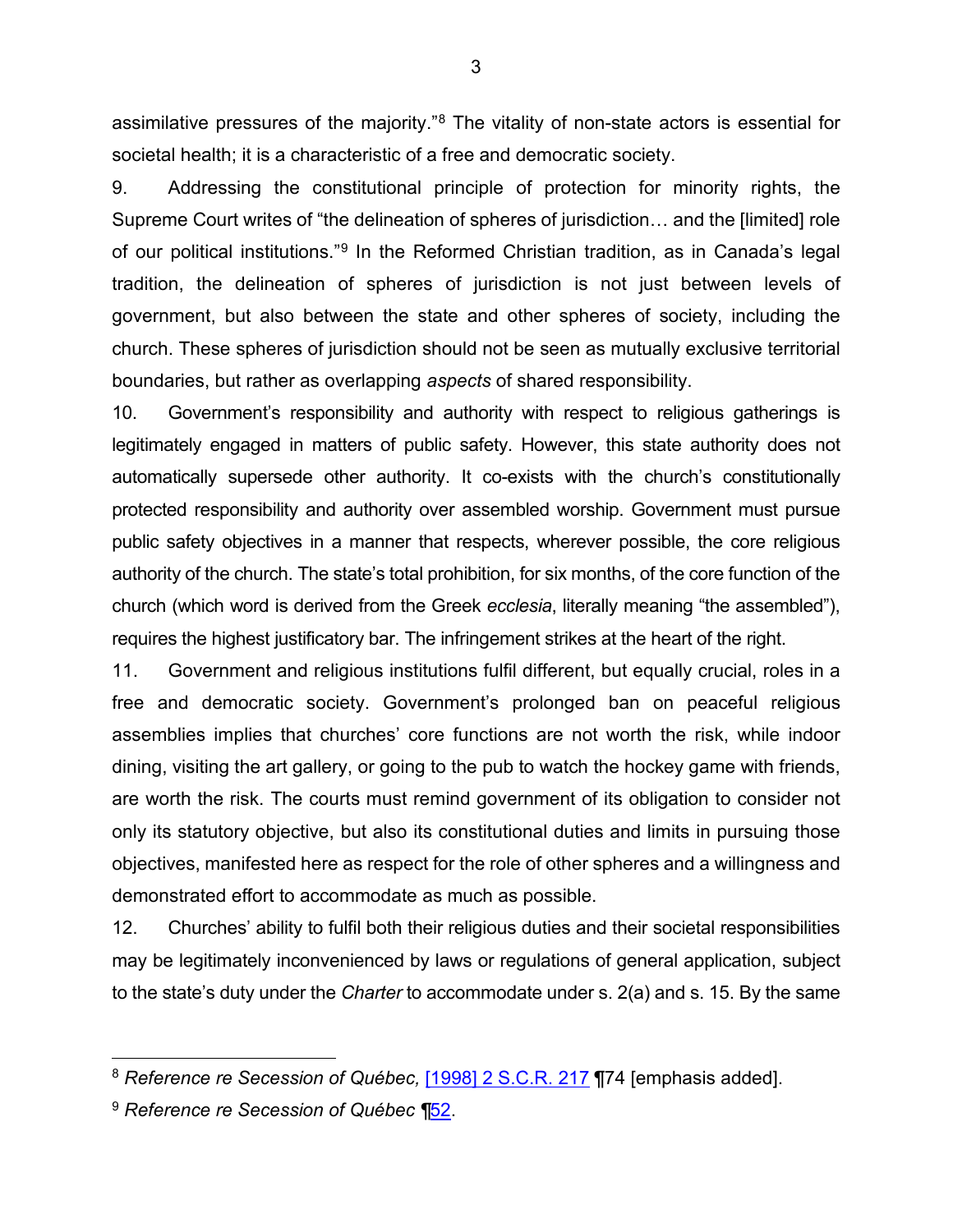token, government's ability to fulfill its responsibilities may be legitimately "inconvenienced" by its obligation to respect religious institutions and practices (as in *Multani*[10](#page-7-1) or *Loyola*[11\)](#page-7-2). This is the nature of a free and democratic society. In this mutually respectful relationship:

state actors [must] be attentive to the capacity of the state to harm associational life. The state might cause harm when it acts… on behalf of a purportedly homogeneous "public interest." […] there can never be an allencompassing "we" without an already present "them"; every consensus is, to some extent, based on antecedent acts of exclusion. It is not enough, then, to insist on mere neutrality regarding associational activities; we must be attentive to the possibility that state action will work to oppress group objects.[12](#page-7-3)

[13](#page-7-4). The manner and practice of worship is at the core of what it means to be religious.<sup>13</sup> For Reformed Christians, as for the appellants, *communal* worship *physically present with others*, and the administration of the sacraments which involves *physically* eating *the same* bread and drinking *the same* wine are inherently mutual religious obligations which cannot be achieved by livestream. The state's interests may well impact these assemblies but must do so carefully, weighing the constitutional importance and priority of religious practices in citizens' lives. For Christians, the church is not a building, but rather the inperson assembly of worshippers. Corporate worship and partaking in the sacraments are the manifestation of the church's doctrines and the essence of its members' practices.

## <span id="page-7-0"></span>**B. Institutional Pluralism Should be Addressed in the Final Stage of s. 1**

14. As a constituent feature of a free and democratic society, institutional pluralism underpins the entire section 1 analysis and is most appropriately addressed explicitly in its final stage, whether conducted under the *Oakes* test, or under the *Doré* framework which "works the same justificatory muscles". [14](#page-7-5) Chief Justice Dickson describes the purpose of this last "proportionality" stage as follows:

Some limits on rights and freedoms protected by the *Charter* will be more serious

<span id="page-7-1"></span><sup>10</sup> *Multani v. Commission scolaire Marguerite-Bourgeoys*, [2006 SCC 6.](https://decisions.scc-csc.ca/scc-csc/scc-csc/en/item/15/index.do)

<span id="page-7-2"></span><sup>11</sup> *Loyola High School v. Quebec (Attorney General),* [2015 SCC 12.](https://decisions.scc-csc.ca/scc-csc/scc-csc/en/item/14703/index.do)

<span id="page-7-3"></span><sup>&</sup>lt;sup>12</sup> David Schneiderman, "Associational Rights, Religion, and the Charter" in Richard Moon, ed., *Law and Religious Pluralism in Canada* (Vancouver: UBC Press, 2008), at 72. <sup>13</sup> *Beaudoin* BCSC [¶199.](https://www.bccourts.ca/jdb-txt/sc/21/05/2021BCSC0512cor1.htm)

<span id="page-7-5"></span><span id="page-7-4"></span><sup>14</sup> *Doré v. Barreau du Québec*, [2012 SCC 12](https://decisions.scc-csc.ca/scc-csc/scc-csc/en/item/7998/index.do) ¶5. See also *Loyola* [¶40.](https://decisions.scc-csc.ca/scc-csc/scc-csc/en/item/14703/index.do)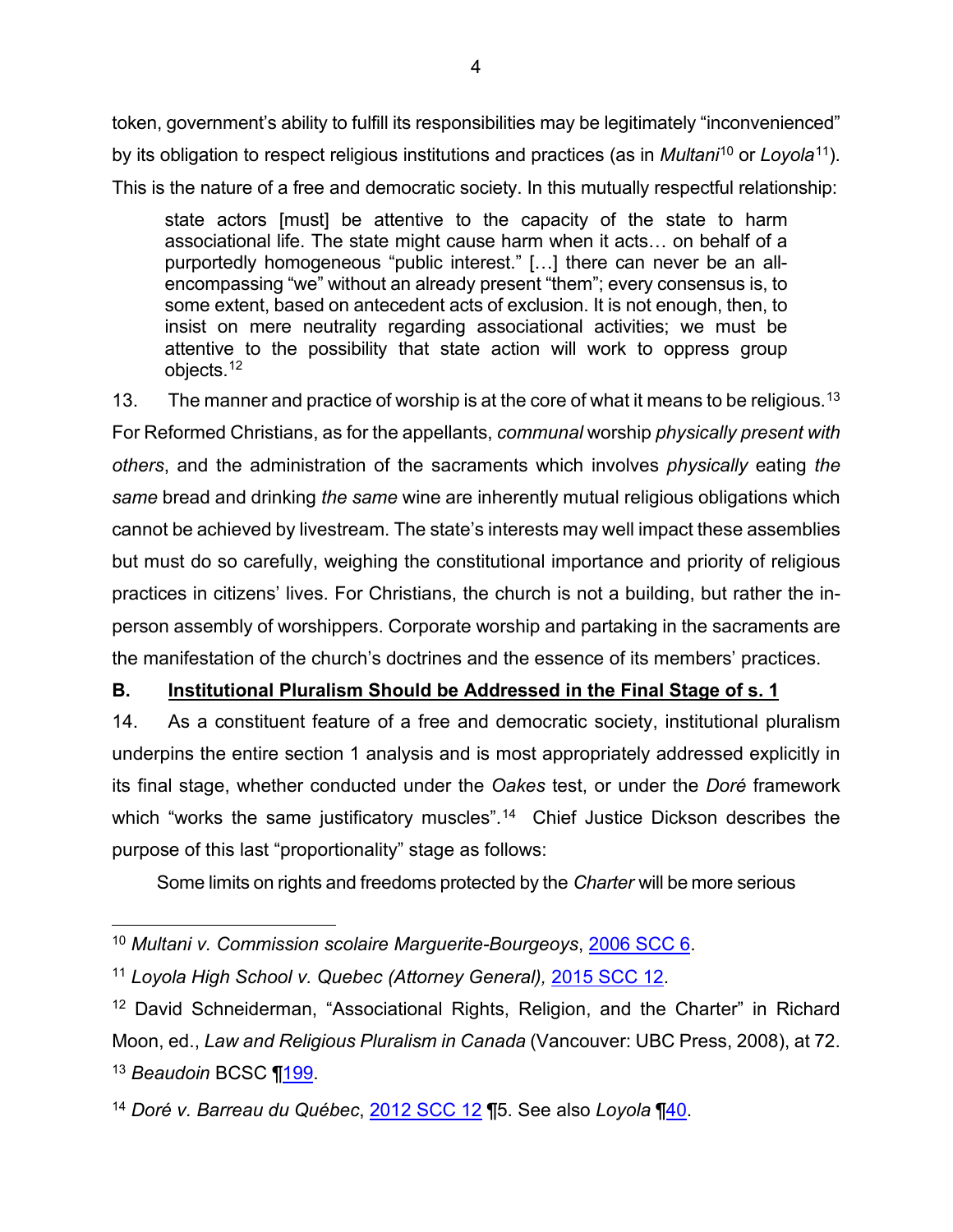than others in terms of … the degree to which the measures which impose the limit trench upon the integral principles of a free and democratic society. Even if an objective is of sufficient importance … it is still possible that, because of the severity of the deleterious effects of a measure on individuals or groups, the measure will not be justified by the purposes it is intended to serve.<sup>[15](#page-8-0)</sup>

15. Chief Justice Dickson sets the vision in describing a "second contextual element of interpretation of s. 1 … provided by the words 'free and democratic society'." Dickson expands: "The Court must be guided by the values and principles essential to a free and democratic society which I believe embody, to name but a few … respect for cultural and group identity, and faith in social … institutions which enhance the participation of individuals and groups in society." This is an institutionally pluralist vision. The underlying "values and principles of a free and democratic society" are the genesis of the rights and freedoms guaranteed by the *Charter* and the ultimate standard against which a limit on those rights must be shown, despite its effect, to be demonstrably justified.<sup>[16](#page-8-1)</sup> "Faith in social institutions" requires government to respect and work with other institutions, dialoguing with, rather than dictating to, them. This is all the more important during times of crisis which call for sacrifice from individuals and civil society. Faith in (rather than suspicion of) those groups' institutions listens, accommodates, learns from, protects, and co-operates with them for the achievement of mutual societal goals.

16. Institutional pluralism takes more work on the part of government, but is the only way to protect minority rights. The Supreme Court warns, "there are occasions when the majority will be tempted to ignore fundamental rights in order to accomplish collective goals more easily or effectively. Constitutional entrenchment ensures that those rights will be given due regard and protection."[17](#page-8-2)

17. A blanket ban on corporate worship services may be easier for government, but it is not equitable. It does not respect the other valuable and contributing institutions of society, and it is not the approach endorsed by our constitution. The self-interest bias of government itself is reflected in the fact that the impugned orders exempt governmental activities, while

<span id="page-8-1"></span><sup>16</sup> *Oakes* [¶64](https://decisions.scc-csc.ca/scc-csc/scc-csc/en/item/117/index.do) [emphasis added] (source of all earlier quotes in this factum paragraph).

<span id="page-8-0"></span><sup>15</sup> *Oakes* [¶71](https://decisions.scc-csc.ca/scc-csc/scc-csc/en/item/117/index.do) [emphasis added].

<span id="page-8-2"></span><sup>17</sup> *Reference re Secession of Québec ¶*[74](https://decisions.scc-csc.ca/scc-csc/scc-csc/en/item/1643/index.do) [emphasis added].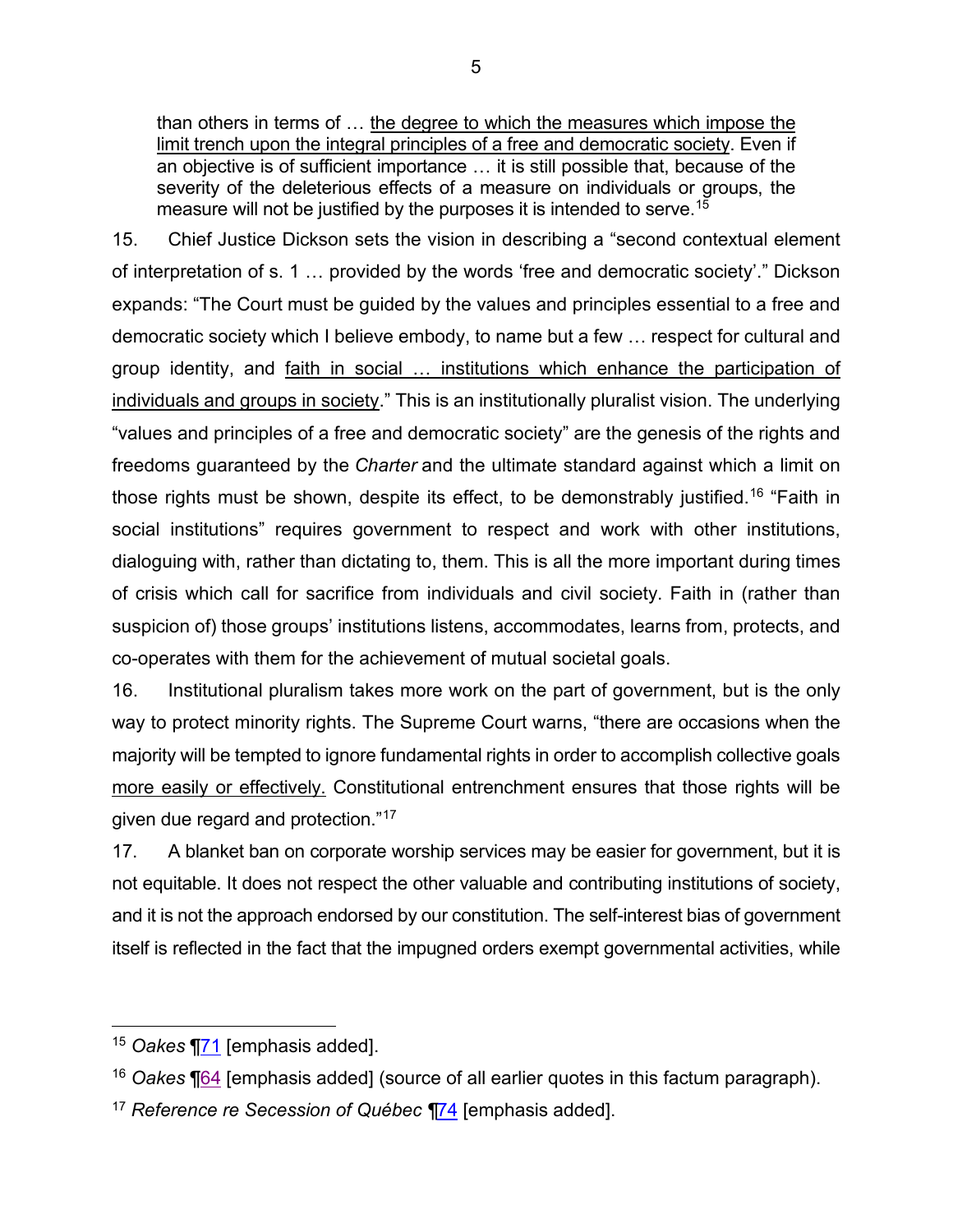absolutely banning in-person worship gatherings.<sup>18</sup> Government thus is not only prioritizing certain segments of society (e.g. economic relationships and activities) over others (e.g. religious relationships and activities), but is also prioritizing *government over society*. By placing itself at the top of a constitutional hierarchy, the executive branch of government is not respecting institutional pluralism.<sup>[19](#page-9-2)</sup> The courts have a crucial role in re-asserting the constitutional role of non-state institutions precisely during times of emergency such as this, both to preserve those institutions' ability to contribute to a shared response to the emergency, and to ensure that mediating societal institutions continue to provide a counterpoint to an otherwise unchallenged state. Thus, at the final stage of the *Oakes*/*Doré* analysis, when the court considers and weighs the deleterious effects of the infringements with their salutary benefits, $^\mathrm{20}$  $^\mathrm{20}$  $^\mathrm{20}$  the fact that the orders in question trench so deeply on the core of other key social institutions must weigh very heavily on the "deleterious" side of the scale.

#### <span id="page-9-0"></span>**C. The Fundamental Freedoms Preserve Institutional Pluralism**

18. The *Charter's* fundamental freedoms structurally limit state authority and protect "social space" for an institutionally pluralistic society against usurpation by an everexpanding state. This is particularly so in times of emergency where the political majority risks overlooking how minorities disproportionately bear the unintended harms of the majority's well-intentioned actions. "The guarantees of freedom of conscience and religion, the freedoms of expression, assembly, and association, all speak to the aim of

<span id="page-9-1"></span> $18$  E.g. Preamble K to the February 10, 2021 order (App. Appeal Bk. p. 1025) stated:

<sup>&</sup>quot;This Order does not apply to the Executive Council, the Legislative Assembly; a council, board, or trust committee of a local authority as defined under the Community Charter … court sittings wherever they occur; … [or] the use of any place for local government, provincial or federal election purpose …"

<span id="page-9-2"></span><sup>&</sup>lt;sup>19</sup> Alvin Esau, "Living by Different Law: Legal Pluralism, Freedom of Religion, and Illiberal Religious Groups," in Richard Moon, ed., *Law and Religious Pluralism in Canada* (Vancouver: UBC Press, 2008), at 111: "When we affirm legal pluralism, we do not automatically think in *hierarchical* ways about the outside law of the state as superior and sovereign to the inside law of the church; rather, we think in more *horizontal* ways."

<span id="page-9-3"></span> $20$  Only the transmission reduction arising specifically from the religious assembly ban may be considered at this stage.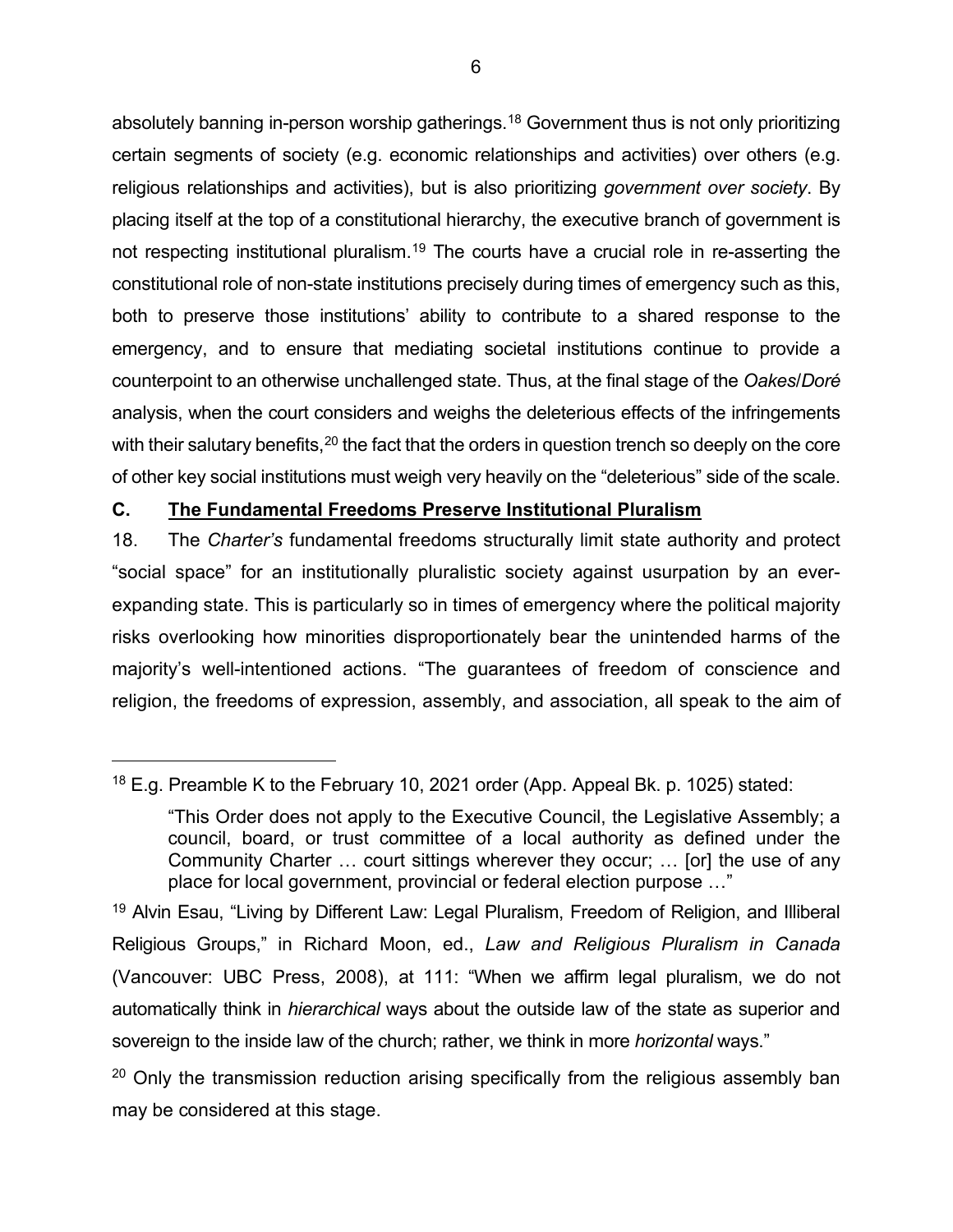dispersing power to civic and religious associations while bringing groups together in the generation of public policy outcomes."[21](#page-10-0) The Supreme Court concurs: "one of the key considerations motivating the enactment of the *Charter*, and the process of constitutional judicial review that it entails, is the protection of minorities..."<sup>[22](#page-10-1)</sup>

19. Dickson C.J.C. writes that the uniting feature of the fundamental freedoms "is the notion of the centrality of individual conscience and the inappropriateness of governmental intervention to compel or to constrain its manifestation." He continues:

… the centrality of the rights associated with freedom of individual conscience both to basic beliefs about human worth and dignity and to a free and democratic political system […] underlies their designation in the *Canadian Charter of Rights and Freedoms* as "fundamental". They are the *sine qua non* of the political tradition underlying the *Charter*."[23](#page-10-2)

20. The Supreme Court has likewise held that these individual rights manifest in religious institutions, which also receive constitutional protection.<sup>[24](#page-10-3)</sup> The fundamental freedoms in the *Charter* protect the manifestation of Canadians' beliefs, including the peaceful assemblies of citizens for religious purposes.

21. In a Supreme Court Law Review article concerning the heretofore underdeveloped freedom of assembly protected by s. 2(c), Nnaemeka Ezeani anticipates that:

governments might as a result of the outbreak of [a] virus place restrictions on the gathering of … groups to curtail the spread. Freedom of assembly may be valuable in at least providing a way we could scrutinize the restrictions placed by the government were they to become too stringent.<sup>[25](#page-10-4)</sup>

22. Ezeani quotes law professor John Inazu on how freedom of assembly better

accounts for what is taking place than can freedom of expression or association:

Many group expressions are only intelligible against the lived practices that give them meaning. The ritual and liturgy of religious worship often embody deeper meaning than an outside observer would ascribe them. The political significance of a women's pageant in the 1920's would be lost without

<span id="page-10-0"></span><sup>21</sup> Schneiderman, at 73.

<span id="page-10-1"></span><sup>22</sup> *Reference re Secession of Québec ¶*[81.](https://decisions.scc-csc.ca/scc-csc/scc-csc/en/item/1643/index.do)

<span id="page-10-2"></span><sup>23</sup> *Big M Drug Mart* [¶121 and ¶122.](https://decisions.scc-csc.ca/scc-csc/scc-csc/en/item/43/index.do)

<span id="page-10-3"></span><sup>24</sup> See *Loyola ¶*[60](https://decisions.scc-csc.ca/scc-csc/scc-csc/en/item/14703/index.do) and *Mounted Police Assn. Of Ontario v. Canada*, [2015 SCC 1](https://decisions.scc-csc.ca/scc-csc/scc-csc/en/item/14577/index.do) ¶64.

<span id="page-10-4"></span><sup>&</sup>lt;sup>25</sup> Nnaemeka Ezeani, "Understanding Freedom of Peaceful Assembly in the Canadian Charter of Rights and Freedoms", (2020) 98 SCLR (2d) 351-376, ¶24.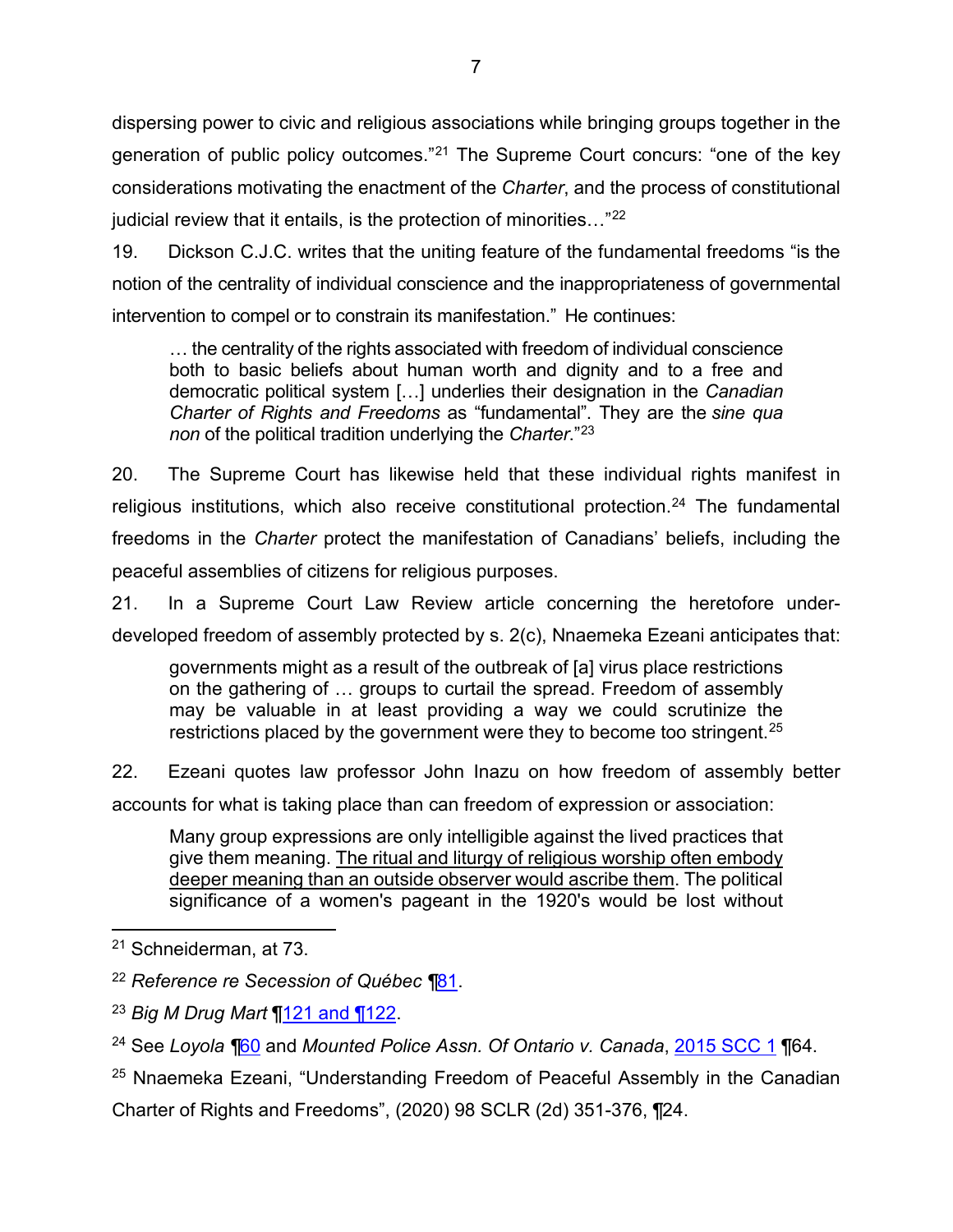knowing why these women are gathered.<sup>[26](#page-11-1)</sup>

23. Each of these examples are manifestations of institutional pluralism protected by the *Charter.* Individuals' political beliefs are worth little without the freedom to associate as an advocacy group and physically assemble in peaceful protests in appropriate places. Likewise, individual religious beliefs are worth little without the freedom to associate as a church and physically assemble together to manifest those beliefs.

### <span id="page-11-0"></span>**D. Compound** *Charter* **violations must be weighed cumulatively**

24. Courts should give due weight and attention to each of multiple infringements, as well as to the cumulative and intersectional impact upon all of them collectively, with a view to the harm inflicted on institutional pluralism. Professor Dwight Newman opines:

What could appear to be a trivial infringement of one freedom might actually be more appropriately recognized as a more substantial infringement in the context of an intersectionality of different freedoms […] The possibility of such intersectional freedom infringement is a further reason to carry out independent development of each of the freedoms recognized within the section 2 fundamental freedoms clause -- only in doing so can we fully identify the full depth of impacts on human freedom arising from certain state actions."[27](#page-11-2)

25. Another Supreme Court Law Review article argues that restricting the s. 1 analysis to only a single infringement, despite others being alleged, "unfairly puts the onus on claimants to pick their "best" *Charter* right or freedom and rely entirely on it" despite the fact that each *Charter* right or freedom protects "a distinct (though, at times, overlapping) good and each right or freedom has its own test."<sup>[28](#page-11-3)</sup> The Supreme Court acknowledged in

<span id="page-11-3"></span><span id="page-11-2"></span><sup>27</sup> Dwight Newman, "Interpreting Freedom of Thought in the Canadian Charter of Rights and Freedoms", (2019), 91 SCLR (2d) 107 – 122 ¶34-35; See also Jamie Cameron, "Big M's Forgotten Legacy of Freedom", (2020) 98 SCLR (2d) 15 – 45 ¶41-4 : "Minimizing the severity of the violation [by addressing only one freedom] demonstrated a lack of insight into the scope and severity of the breach and how it engaged section 2's guarantees as an integral whole…[This] can diminish the significance and severity of compound violations." <sup>28</sup> André Schutten, "Recovering Community: Addressing Judicial Blindspots on Freedom of Association", (2020) 98 SCLR (2d) 399 – 430 ¶27.

<span id="page-11-1"></span><sup>26</sup> John D. Inazu, *Liberty's Refuge: The Forgotten Freedom of Assembly,* (New Haven, CT: Yale University Press, 2012) at pp. 2-3.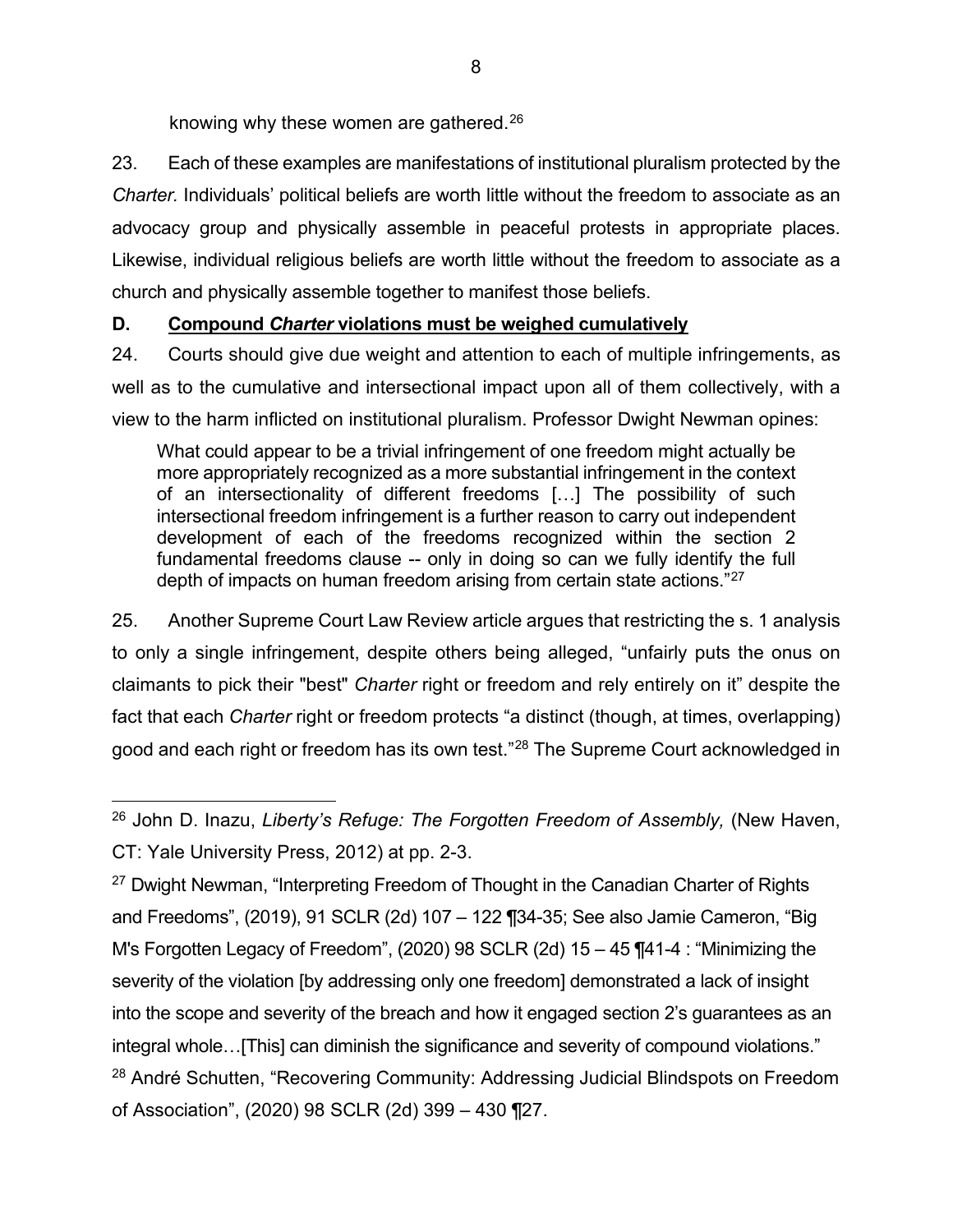*Mounted Police*, for example, that freedom of association is not merely derivative from freedom of religion but "stands as an *independent* right with *independent* content, essential to the development and maintenance of the vibrant civil society upon which our democracy rests".[29](#page-12-0) And so subsuming freedom of peaceful assembly into freedom of religion "raises concerns regarding stagnation of the law and the effectiveness of peaceful assembly as an individual freedom."[30](#page-12-1)

26. This Court's jurisprudence,  $31$  consistent with scholarly opinion,  $32$  already directs lower courts in the criminal context to weigh the *cumulative* effect of infringements of multiple *Charter* breaches of legal rights (in particular, sections 8, 9, and 10).

27. Other courts have also given particular consideration to the cumulative effect of multiple *Charter* violations in a context of search and seizure for the media at the intersection of sections 2(b) and 8:

It is because of the fundamental importance of a free press in a democratic society that special considerations arise in applications to search media premises or to seize material from journalists […] the damaging effect of the search on the freedom and functioning of the press is highly relevant to the assessment of the reasonableness of the search.  $33$ 

28. Similarly, in *Figueroa*, in which the Supreme Court invalidated a provision of the *Canada Elections Act* setting a minimum of 50 candidates to maintain registered party

<span id="page-12-0"></span><sup>29</sup> *Mounted Police* [¶49](https://decisions.scc-csc.ca/scc-csc/scc-csc/en/item/14577/index.do) [emphasis added].

<span id="page-12-1"></span><sup>&</sup>lt;sup>30</sup> Basil S. Alexander, "Exploring a More Independent Freedom of Peaceful Assembly in Canada", (2017) 8:1 WJLS at p. 2.

<span id="page-12-2"></span><sup>31</sup> *R. v. Lauriente*, [2010 BCCA 72](https://www.bccourts.ca/jdb-txt/CA/10/00/2010BCCA0072.htm) ¶30: "these breaches did not occur in a vacuum…the trial judge was entitled to have regard to all of these breaches, both in placing the seriousness of the individual breaches in context, and … in determining whether this pattern of disregard of the *Charter* by the authorities could bring the administration of justice into disrepute."

<span id="page-12-3"></span><sup>&</sup>lt;sup>32</sup> James Fontana and David Keeshan, *The Law of Search and Seizure in Canada*, 11<sup>th</sup> ed.

<sup>(2019),</sup> Ch 24, §5: "courts are not to consider breaches of *Charter* rights in a vacuum… they should take into account the cumulative effect of multiple *Charter* breaches."

<span id="page-12-4"></span><sup>33</sup> *National Post v. Canada*[, \[2004\] 178 O.J.](https://www.canlii.org/en/on/onsc/doc/2004/2004canlii8048/2004canlii8048.html?autocompleteStr=2004%20178%20oj%20&autocompletePos=1) (Sup. Ct.) ¶45, overturned, but not on this point.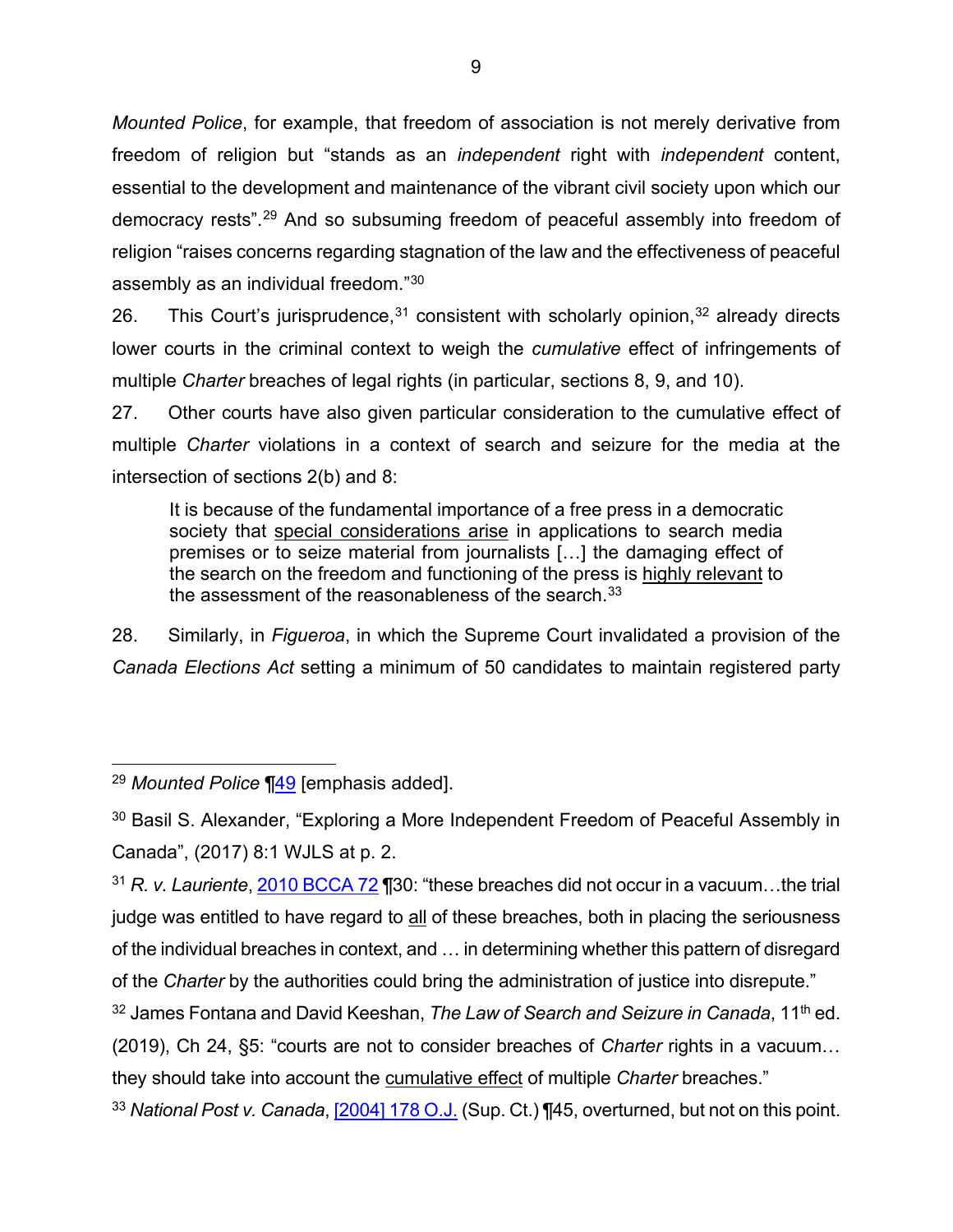status<sup>[34](#page-13-1)</sup>, the court noted the intersectional impact of the impugned law on sections  $2(b)$ and section 3 of the *Charter*.

29. This intervener submits that this court should likewise weigh the cumulative and intersectional effect of the multiple s. 2 *Charter* infringements in the s. 1 analysis. The damaging effect of the impugned orders on *religious* assemblies in particular (in contrast to assembling merely for entertainment, for example) is highly relevant to the assessment of the sufficiency of the justification. The prohibition or severe limitations, not on peaceful assemblies generally, but on *religious* assemblies in particular – "communities of faith, the autonomous existence of which is indispensable for pluralism in a democratic society."<sup>[35](#page-13-2)</sup> – requires particular judicial attention. The cumulative effect of the compound *Charter* infringements, particularly of section 2(a) and 2(c) of the *Charter* in this case, is a "double-barrelled infringement" and ought to be weighed as such.<sup>[36](#page-13-3)</sup>

30. "Some aspects of a religion, like … basic sacraments, may be so sacred that any significant limit verges on forced apostacy."[37](#page-13-4) When the severity of the infringements of multiple fundamental freedoms is as extreme as in the case at bar, and considering the principles of institutional pluralism discussed above, this last stage of the *Oakes*/*Doré* analysis must be robustly applied.

### **PART 4 – NATURE OF ORDER SOUGHT**

<span id="page-13-0"></span>31. The intervener seeks to present oral argument at the hearing of the appeal. It does not seek costs and asks that no order as to costs be made against it.

All of which is respectfully submitted at the City of Vancouver, Province of British Columbia, this 28<sup>th</sup> day of February, 2022.

 $\overline{\phantom{a}}$ 

Geoffrey Trotter, André Schutten, and Tabitha Ewert Co-Counsel for the intervener ARPA Canada

<span id="page-13-1"></span><sup>34</sup> *Figueroa v. Canada (Attorney General)*, [2003 SCC 37](https://decisions.scc-csc.ca/scc-csc/scc-csc/en/item/2069/index.do) ¶26-29.

<span id="page-13-2"></span><sup>35</sup> *Mounted Police* [¶64.](https://decisions.scc-csc.ca/scc-csc/scc-csc/en/item/14577/index.do)

<span id="page-13-3"></span><sup>36</sup> *R. v. Simpson,* [\(1993\), 79 CCC \(3d\) 482](https://www.canlii.org/en/on/onca/doc/1993/1993canlii3379/1993canlii3379.html?autocompleteStr=r%20v%20simpson%2079%20ccc%20482&autocompletePos=1) (Ont. C.A.) at 507.

<span id="page-13-4"></span><sup>37</sup> *Alberta v. Hutterian Brethren of Wilson Colony*, [2009 SCC 37](https://decisions.scc-csc.ca/scc-csc/scc-csc/en/item/7808/index.do) ¶89.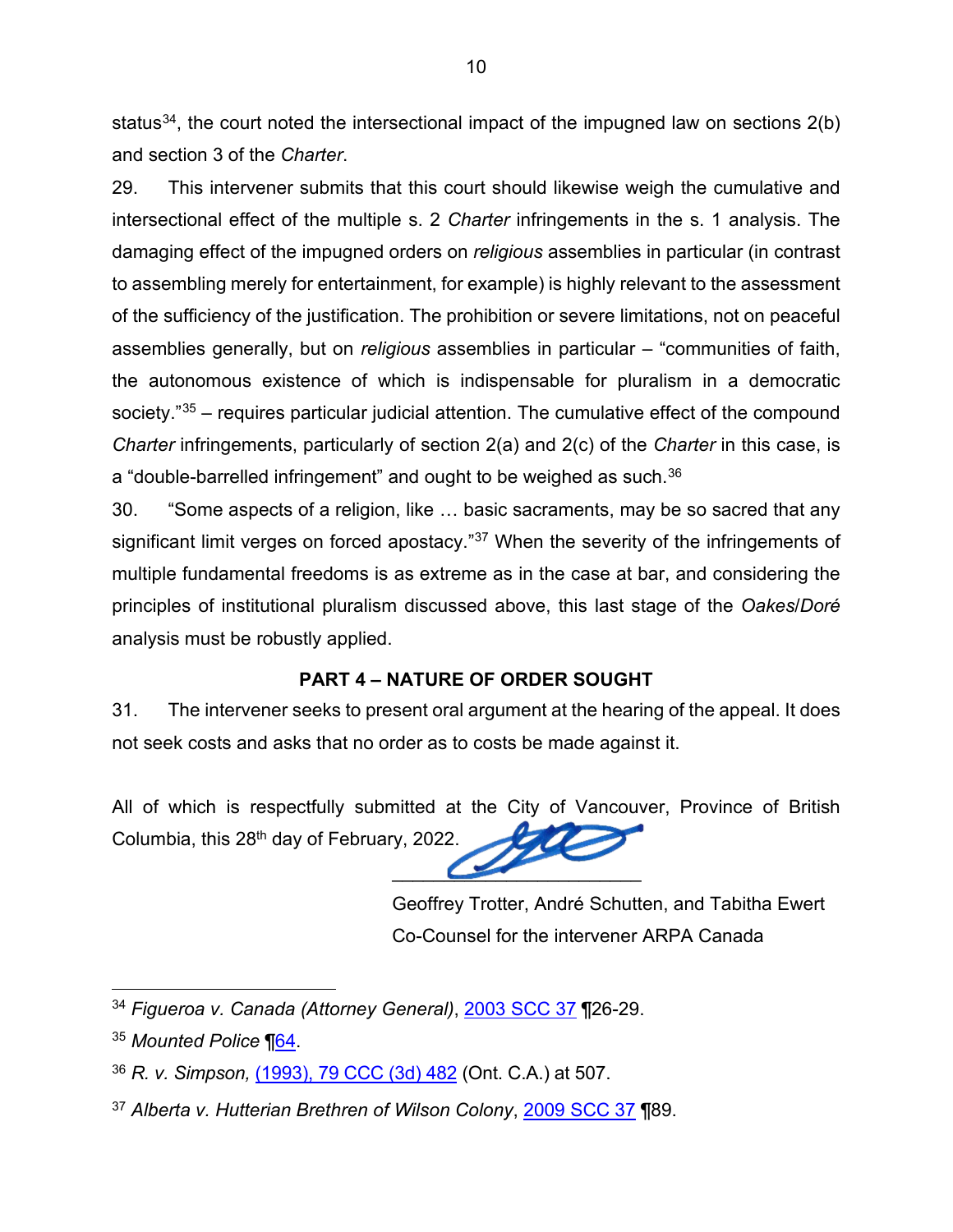### **LIST OF AUTHORITIES**

<span id="page-14-0"></span>

| <b>Authorities</b>                                                                               | Factum<br>Page | Factum<br>Paragraph |
|--------------------------------------------------------------------------------------------------|----------------|---------------------|
| Alberta v. Hutterian Brethren of Wilson Colony, 2009 SCC 37                                      | 10             | 30                  |
| Beaudoin v. British Columbia, 2021 BCSC 512                                                      | 2, 4           | 7, 13               |
| Doré v. Barreau du Québec, 2012 SCC 12                                                           | 4              | 14                  |
| Ethiopian Orthodox Tewahedo Church of Canada St. Mary<br>Cathedral v. Aga, 2021 SCC 22           | $\overline{2}$ | $\overline{7}$      |
| Figueroa v. Canada (Attorney General), 2003 SCC 37                                               | 10             | 28                  |
| <b>Highwood Congregation of Jehovah's Witnesses (Judicial</b><br>Committee) v. Wall, 2018 SCC 26 | $\overline{2}$ | $\overline{7}$      |
| Loyola High School v. Quebec (Attorney General), 2015 SCC<br>12                                  | 4, 7           | 12, 14, 20          |
| Mounted Police Assn. Of Ontario v. Canada, 2015 SCC 1                                            | 7, 9, 10       | 20, 25, 29          |
| Mouvement laïque québécois v. Saguenay (City), 2015 SCC<br>16                                    | 1, 2           | 4, 6                |
| <b>Multani v. Commission scolaire Marguerite-Bourgeoys, 2006</b><br>SCC <sub>6</sub>             | 4              | 12                  |
| National Post v. Canada, [2004] 178 O.J. (Sup. Ct.)                                              | 9              | 27                  |
| R. v. Big M Drug Mart Ltd, [1985] 1 SCR 295                                                      | 2, 7           | 5, 19               |
| R. v. Lauriente, 2010 BCCA 72                                                                    | 9              | 26                  |
| R. v. Oakes, [1986] 1 SCR 103                                                                    | 2, 5           | 5, 14, 15           |
| R. v. Simpson, (1993), 79 CCC (3d) 482 (Ont. C.A.)                                               | 10             | 29                  |
| Reference re Secession of Québec, [1998] 2 S.C.R. 217                                            | 3, 5, 7        | 8, 9, 16, 18        |
| Syndicat Northcrest v. Amselem, 2004 SCC 47                                                      | 2              | $\overline{7}$      |